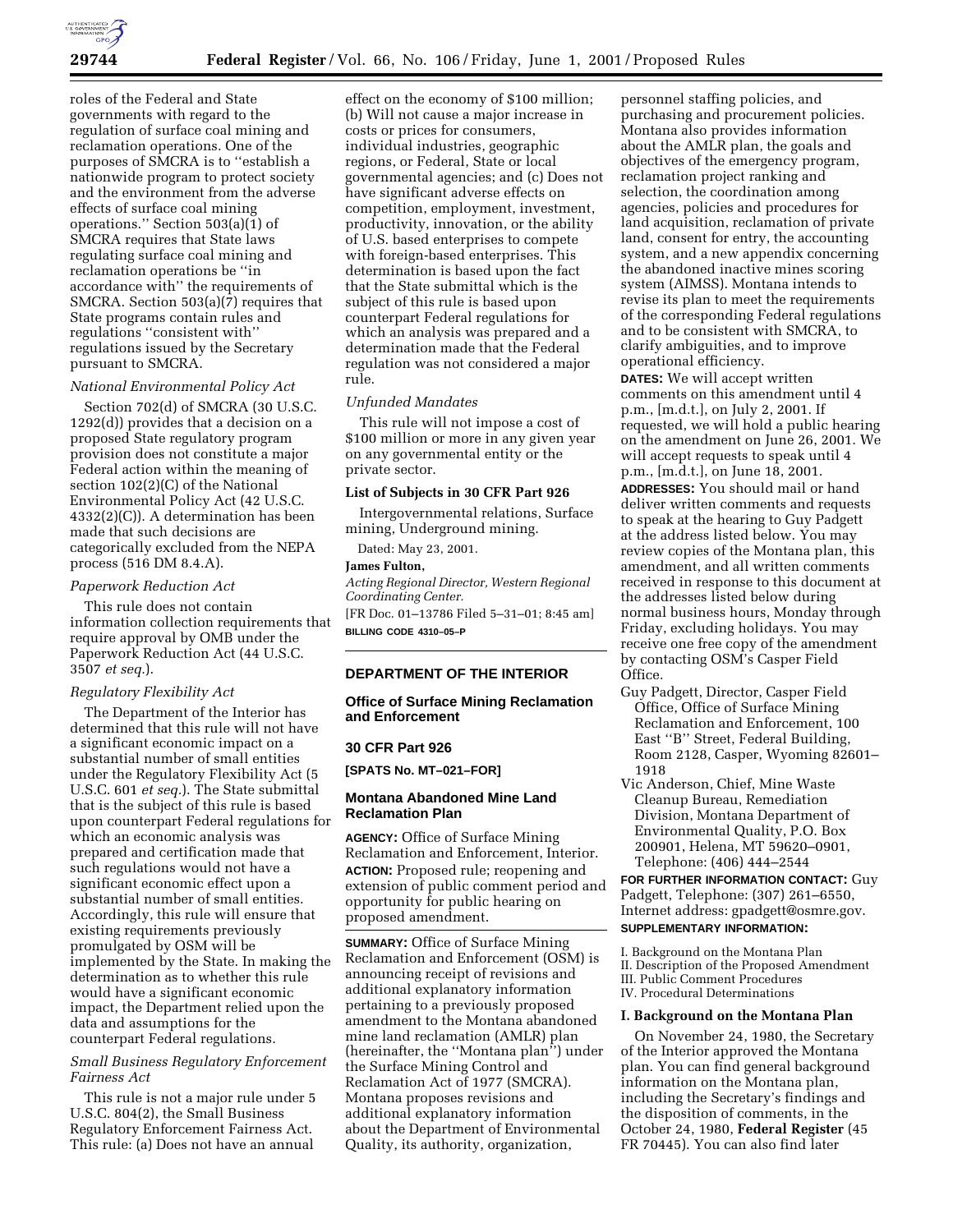actions concerning Montana's plan and plan amendments at 30 CFR 926.21 and 926.25.

# **II. Description of the Proposed Amendment**

By letter dated August 15, 2000, Montana sent to us a proposed amendment to its plan (SPATS No. MT– 021–FOR, Administrative Record No. MT–18–01) under SMCRA (30 U.S.C. 1201 *et seq.*). Montana sent the amendment in response to the required plan amendment at 30 CFR 926.21(a) and at its own initiative. The full text of the plan amendment is available for you to read at the locations listed above under **ADDRESSES.**

Montana proposed to delete its AMLR rule definitions of ''abandoned mine land reclamation fund,'' ''emergency,'' and ''extreme danger,'' at ARM 26.4.301 and its definitions of ''abandoned mine land reclamation fund," "emergency," "expended," "extreme danger," "fund," ''left or abandoned in either an unreclaimed or inadequately reclaimed condition,'' ''Montana abandoned mine reclamation program,'' and ''reclamation activities'' at ARM 26.4.1231. Montana also proposed to delete the AMLR rules at ARM 26.4.1232 through 26.4.1242 and to rely instead on its AMLR plan and on the statutory provisions at MCA 82–4–239, 82–4–371, and 82–4–445. Montana proposed revisions to MCA 82–4–239 to reflect the reorganized duties of the Board of Environmental Review and the Department of Environmental Quality. Lastly, Montana presented its 1995 reorganization plan abolishing the Department of State Lands and creating the Department of Environmental Quality.

We announced receipt of the proposed amendment in the September 25, 2000, **Federal Register** (65 FR 57581), provided an opportunity for a public hearing or meeting on its substantive adequacy, and invited public comment on its adequacy (Administrative Record No. MT–18–06). Because no one requested a public hearing or meeting, none was held. The public comment period ended on October 25,2000.

During our review of the amendment, we identified concerns relating to the deletion of Montana's rules concerning non-emergency AML reclamation, the deletion of Montana's rules concerning emergency reclamation, the statutes relating to Montana's AMLR plan, crossreferences and quotes in the Montana plan which cited the deleted rules, and the reference to the former Department of State Lands, now the Department of Environmental Quality. We notified Montana of our concerns by letter dated

January 24, 2001 (Administrative Record No. MT–18–08). Montana responded in a letter dated April 30, 2001, by submitting additional explanatory information to OSM's concerns and a revised 2001 plan amendment (Administrative Record No. MT–18–11).

Specifically, Montana proposes explanatory information in a letter dated April 30, 2001 to address each of OSM's concerns, in particular to explain where Montana believes it retains authority to implement its approved AMLR program (both emergency and non-emergency reclamation activities) for each deleted rule, where Montana intends to rely upon Federal authority, that the 2001 plan amendment supercedes anything contained in earlier plans which may conflict with subsequent revisions, and to list additional statutes which provide AMLR authority. Montana has also revised the AMLR plan to provide 2001 updated information, delete obsolete cites, change the State agency name to the Department of Environmental Quality, provide missing pages, provide an organization chart for the Department of Environmental Quality, and make other editorial changes.

#### **III. Public Comment Procedures**

#### *Written Comments*

Send your written comments to us at the address given above. Your written comments should be specific, pertain only to the issues proposed in this rulemaking, and include explanations in support of your recommendations. In the final rulemaking, we will not consider or include in the Administrative Record any comments received after the time indicated under **DATES** or at locations other than the Casper Field Office.

#### *Electronic Comments*

Please submit Internet comments as an ASCII, WordPerfect, or Word file avoiding the use of special characters and any form of encryption. Please also include Attn: SPATS No. MT–021–FOR, your name and return address in your Internet message. If you do not receive a confirmation that we have received your Internet message, contact the Casper Field Office at (307) 261–6550.

## *Availability of Comments*

We will make comments, including names and addresses of respondents, available for public review during normal business hours. We will not consider anonymous comments. If individual respondents request confidentiality, we will honor their request to the extent allowable by law. Individual respondents who wish to withhold their name or address from public review, except for the city or town, must state this prominently at the beginning of their comments. We will make all submissions from organizations or businesses, and from individuals identifying themselves as representatives or officials of organizations or businesses, available for public review in their entirety.

#### **IV. Procedural Determinations**

## *Executive Order 12630—Takings*

This rule does not have takings implications. This determination is based on the analysis performed for the counterpart Federal regulations.

## *Executive Order 12866—Regulatory Planning and Review*

This rule is exempted from review by the Office of Management and Budget (OMB) under Executive Order 12866.

## *Executive Order 12988—Civil Justice Reform*

The Department of the Interior has conducted the reviews required by section 3 of Executive Order 12988 and has determined that, to the extent allowable by law, this rule meets the applicable standards of subsections (a) and (b) of that section. However, these standards are not applicable to the actual language of State AMLR plans and revisions thereof since each such plan is drafted and promulgated by a specific State, not by OSM. Decisions on proposed State AMLR plans and revisions thereof submitted by a State are based on a determination of whether the submittal meets the requirements of Title IV of SMCRA (30 U.S.C. 1231– 1243) and the applicable Federal regulations at 30 CFR Part 884.

#### *Executive Order 13132—Federalism*

This rule does not have Federalism implications within the meaning of Executive Order 13132. SMCRA delineates the roles of the Federal and State governments with regard to the regulation of surface coal mining and reclamation operations. One of the purposes of SMCRA is to establish a nationwide program to protect society and the environment from the adverse effects of surface coal mining operations. Section 405 of SMCRA authorized the creation of State abandoned mine reclamation programs for the purpose of reclaiming and restoring land and water resources adversely affected by past coal mining operations. Section 405(d) of SMCRA specifies the criteria for the approval and disapproval of these State abandoned mine reclamation programs